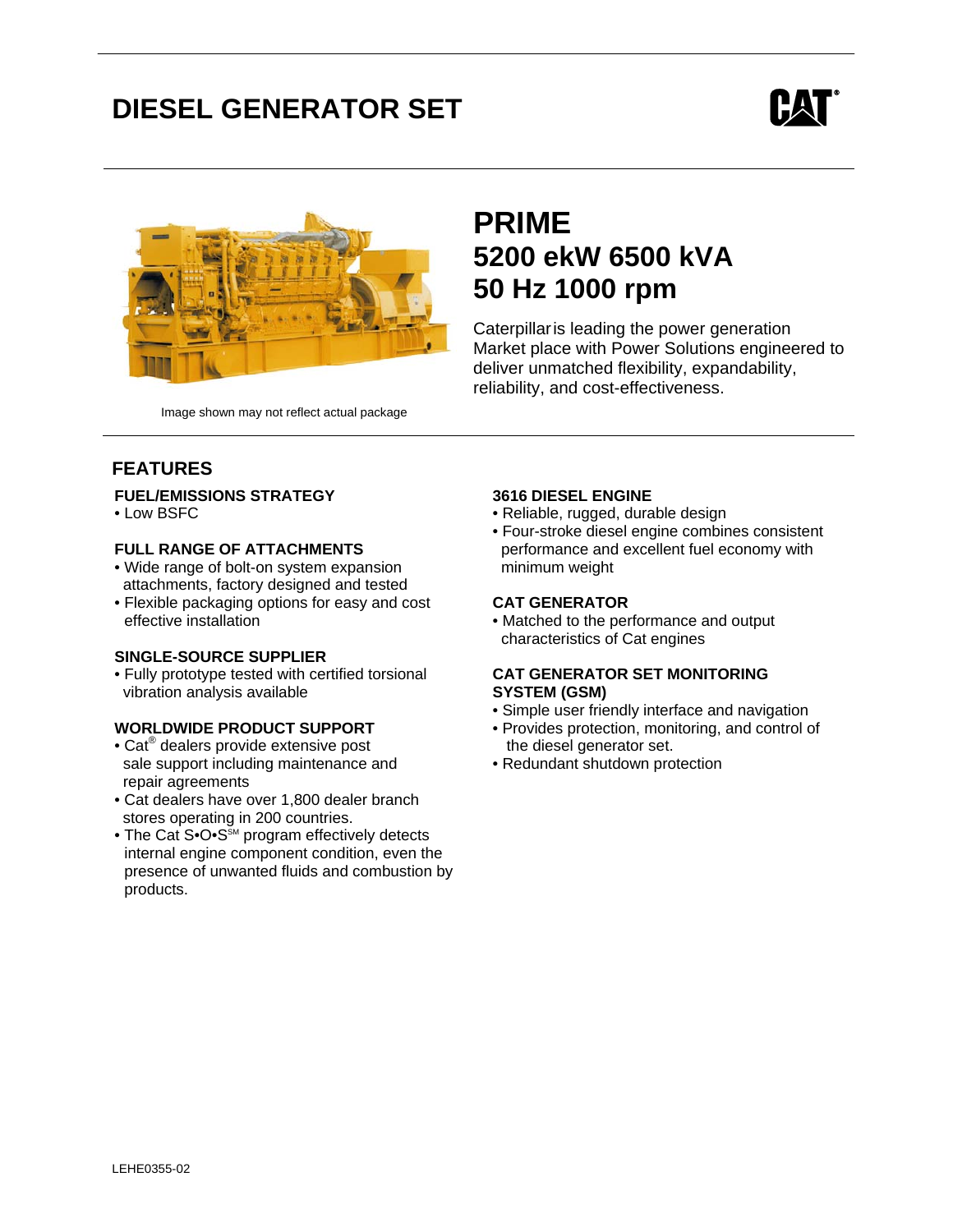

### **FACTORY INSTALLED STANDARD & OPTIONAL EQUIPMENT**

| System     | Standard                                                             | Optional                                            |
|------------|----------------------------------------------------------------------|-----------------------------------------------------|
| Air Inlet  | • Aftercooler, fresh water, corrosion resistant coated               | Soot Filter                                         |
|            | (air side)                                                           | [ ] Air cleaner Louver Assembly                     |
|            | • Air inlet shutoff                                                  | ] Vertical Support Bracket                          |
|            | • Air Cleaner                                                        | Heavy Duty Air Cleaner                              |
|            | · Breather, crankcase, top-mounted                                   | ] Air Inlet Adapter                                 |
|            | •Turbocharger, engine oil lubricated                                 | <b>Boost Control Valve</b>                          |
| Cooling    | • Engine coolant water drains                                        | [ ] Heat Exchanger for single circuit               |
|            | • Front Mounted Turbos<br>• Three-bundle oil cooler.                 | [ ] Heating Aids                                    |
|            | • Water Temperature Regulator                                        | [ ] Cooling System Aids<br>[ ] Auxiliary Water Pump |
|            | • Jacket Water Thermostats                                           | <b>Expansion Tank</b>                               |
| Exhaust    | • 457 mm (18 in) Cat bolt pattern                                    | [ ] Flexible Exhaust Fittings                       |
|            | · Dry, gas tight, exhaust manifold                                   | [ ] Weld Flange and Related Hardware                |
|            | • Includes adapter, flexible exhaust fitting                         |                                                     |
| Fuel       | • Simplex or Duplex                                                  | [ ] Fuel Priming Pump                               |
|            |                                                                      | [ ] Duplex Primary Fuel Strainer                    |
|            |                                                                      | <b>Fuel System Connections</b>                      |
| Generator  | • Custom Generator Per Generator Data Sheet                          | [ ] 3 Phase, six leads, WYE                         |
|            | <b>Completed by Dealer</b>                                           | <b>Class F insulation</b>                           |
|            |                                                                      | Bus bar connections                                 |
|            |                                                                      | [ ] Winding temperature detectors                   |
|            |                                                                      | Anti-condensation space heaters                     |
| Governor   | • UG Actuator                                                        | <b>I</b> Electronic/ Actuators                      |
|            |                                                                      | [ ] Digital Programmers                             |
|            |                                                                      | [ ] Battery Backup/Power Supply                     |
|            |                                                                      | [ 1230 UA                                           |
|            |                                                                      | 1723 Plus                                           |
|            |                                                                      | <b>EGB Actuator</b>                                 |
| Lube       | • Centrifugal oil filters with single shutoff                        | [ ] Oil Pan Drain valve                             |
|            | · Service side engine mounted on cylinder block<br>inspection covers | [ ] Lube ANSI adapter (Emergency Connection)        |
|            | · Wet oil sump. Includes engine-driven main                          |                                                     |
|            | lubrication pump, installed oil lines, engine-driven                 |                                                     |
|            | oil pump and oil pan.                                                |                                                     |
|            | • Oil filler and dipstick                                            |                                                     |
|            | · Valve, oil pressure regulating                                     |                                                     |
|            | · Valves, crankcase explosion relief                                 |                                                     |
| Mounting   | · Damper, torsional vibration                                        | ] Isolator                                          |
|            | • Engine and Generator Mounting                                      | ] Spring type vibration isolator                    |
|            |                                                                      | [ ] Vertically Restrained                           |
|            |                                                                      | Non-vertically Restrained                           |
| Starting / | • Vane type air starter                                              | Pressure Reducing Valve                             |
| Charging   | . Two motors, engine mounted at rear, on left side                   | ] Compressed Air Flex Hose                          |
|            | · Includes air silencer                                              | [] Turbine Type Air Starters                        |
|            | • Line Group for Single Point Custom Connection                      | [ ] Redundant Air Starters                          |
|            |                                                                      |                                                     |
| General    | · Paint, Caterpillar yellow                                          | [ ] Custom Paint Colors                             |
|            | · Pumps, gear driven: fuel, oil, jacket water,                       |                                                     |
|            | aftercooler/oil cooler water                                         |                                                     |
|            |                                                                      |                                                     |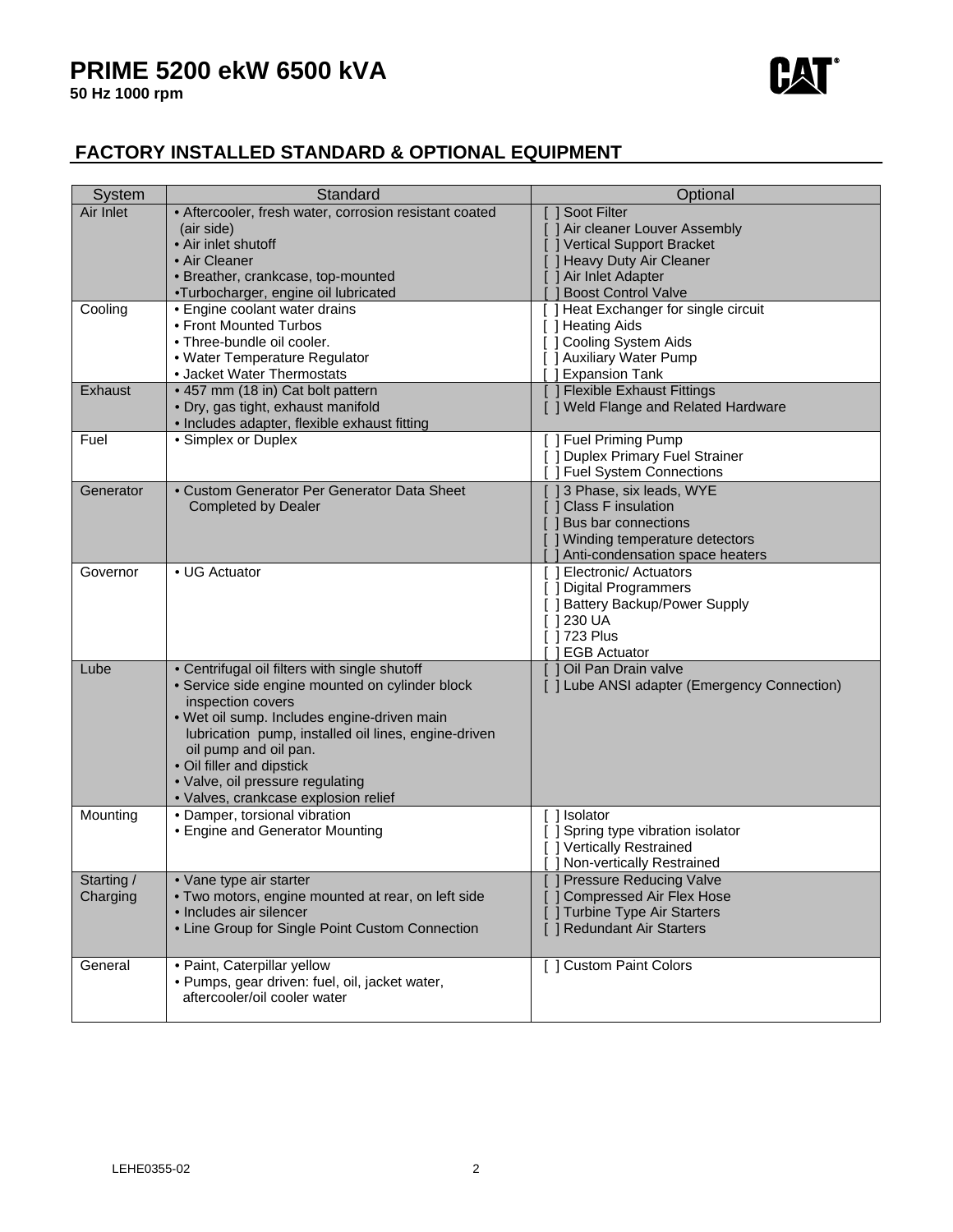

### **50 Hz 1000 rpm**

### **SPECIFICATIONS**

#### **CAT GENERATOR**

| Number of bearings Two Bearing              |                   |
|---------------------------------------------|-------------------|
| Insulation Normal Class F or H              |                   |
|                                             |                   |
| Over speed capability - % of rated125%      |                   |
|                                             |                   |
| Voltage regulator 3 phase sensing with load | adjustable module |

### **CAT DIESEL ENGINE**

3616, V-16, 4 stroke, water-cooled diesel

| Displacement per cylinder18.5L (1127 in <sup>3</sup> ) |  |
|--------------------------------------------------------|--|
| Total Displacement296L (18,032 in <sup>3</sup> )       |  |
|                                                        |  |
|                                                        |  |
| Fuel systemDirect Unit Injection                       |  |

#### **Generator Set Monitoring System (GMS)**

Features:

- 10 inch (254 mm) color monitor to display all engine parameters and alarm annunciation
- Annunciation of all engine shutdowns, alarms, and status points
- Start/prelube control switch, fuel control switch and emergency stop buttons
- Speed control switch with automatic changing to ball head control when a governor failure occurs, if ball head control is available. Contacts are available for customer use.
- Selection of local/remote control of engine
- Selection of idle/rated control of engine.
- Equipped for remote communication
- Four 4-20mA outputs (programmable)
- Relay contract signals to the remote monitoring system (summary shutdown, summary alarm, local operation/remote, engine running, PLC failure, fuel control and idle/rated).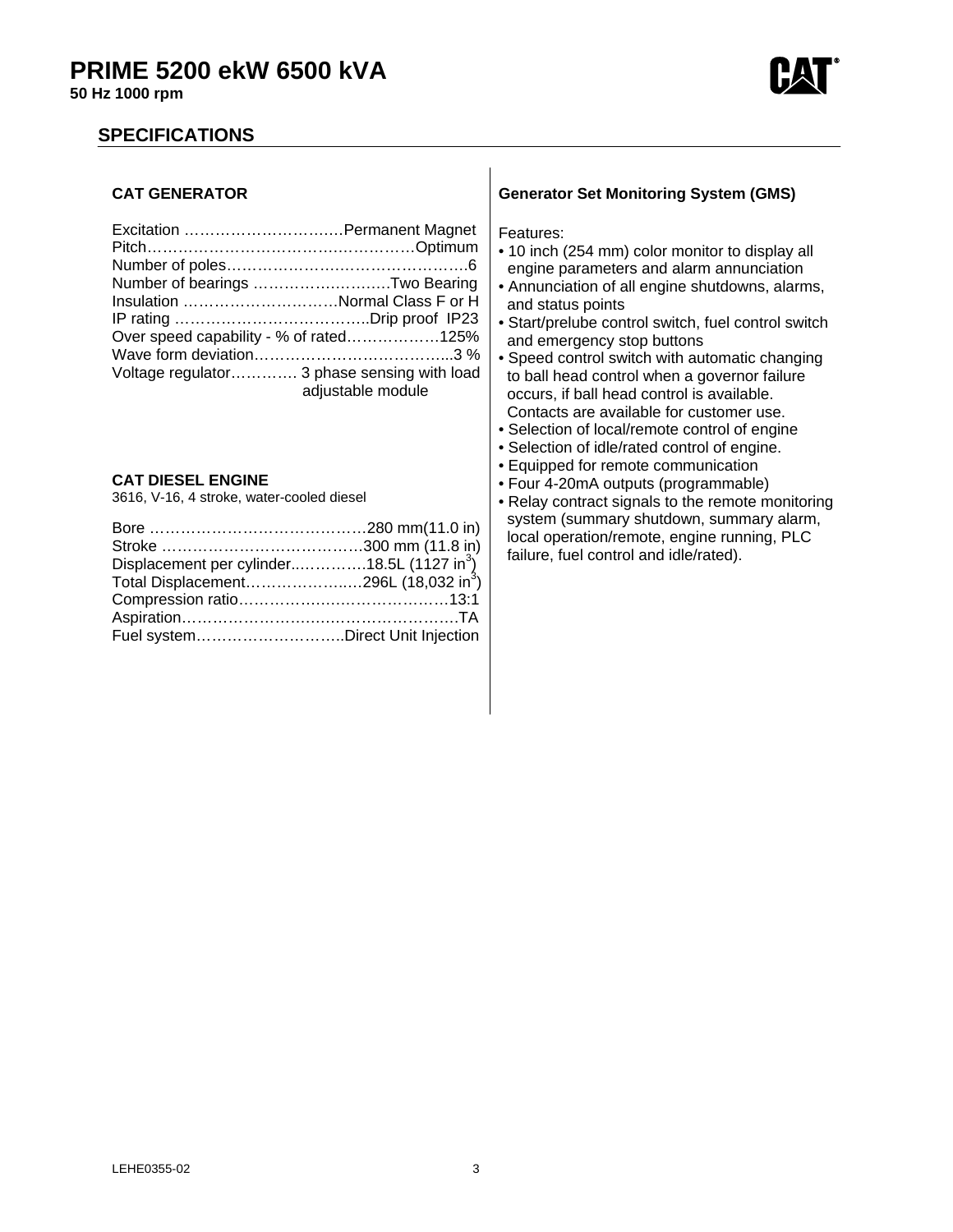

### **TECHNICAL DATA**

| Open Generator Set - 1000 rpm/50 Hz                                                                                                                                                                                                                                                                                                                                                                                                                                 | <b>NOTES</b>                                       | <b>PRIME</b><br>DM5540-01                                                                                                                                                                              |
|---------------------------------------------------------------------------------------------------------------------------------------------------------------------------------------------------------------------------------------------------------------------------------------------------------------------------------------------------------------------------------------------------------------------------------------------------------------------|----------------------------------------------------|--------------------------------------------------------------------------------------------------------------------------------------------------------------------------------------------------------|
| <b>RATING</b><br><b>Engine Power</b><br><b>Generator Power</b><br>Engine efficiency (ISO 3046/1)<br>Engine efficiency (nominal)                                                                                                                                                                                                                                                                                                                                     | (2)<br>(2)<br>(1)<br>(1)                           | 5420 bkW<br>5200 ekW<br>43.8%<br>42.5 %                                                                                                                                                                |
| <b>ENGINE DATA</b><br>Fuel Consumption (ISO3046/1)<br><b>Fuel Consumption (nominal)</b><br>Fuel Consumption (90% confidence)<br>Air Flow (@ 25°C, 101.3 kPaa)<br><b>Air Mass Flow</b><br><b>Compressor Outlet Pressure</b><br><b>Compressor Outlet Temperature</b><br><b>Inlet manifold Pressure</b><br><b>Inlet Manifold Temperature</b><br>Timing<br><b>Exhaust Stack Temperature</b><br>Exhaust Gas Flow (@stack temp, 101.3kPa)<br><b>Exhaust Gas Mass Flow</b> | (1)<br>(1)<br>(1)<br>(10)                          | 192.7 g/bkw-hr<br>196.5 g/bkw-hr<br>198.7 g/bkw-hr<br>522.5 m3/min<br>34971 kg/hr<br>266.3 kPa(abs)<br>186.5 °C<br>264.1 kPa(abs)<br>59.4 °C<br>16.5 °BTDC<br>404.5 °C<br>1152.5 m3/min<br>36043 kg/hr |
| <b>ENERGY BALANCE DATA (nominal)</b><br>Fuel Input Energy (LHV)<br>Heat Rej. To jacket water<br>Heat Rej. To atmosphere<br>Heat Rej. To oil cooler<br>Heat Rej. To EXH. (LHV to 25°C)<br>Heat Rej. To EXH. (LHV to 177°C)<br>Heat Rej. To aftercooler                                                                                                                                                                                                               | (1)<br>(4)<br>(5)<br>(6)<br>(4)<br>(4)<br>(7), (8) | 12747 KW<br>1080 KW<br>255 KW<br>569 KW<br>4089 KW<br>2732 KW<br>1231 KW                                                                                                                               |
| <b>EMISSIONS</b><br>$NOx$ (as NO)<br>CO<br>THC (molecular weight of 13.018)<br><b>Particulates</b>                                                                                                                                                                                                                                                                                                                                                                  | (9)<br>(3)<br>(3)<br>(9)                           | 13.69 g/bkW-hr<br>0.70 g/bkW-hr<br>0.91 g/bkW-hr<br>$0.13$ g/bkW-hr                                                                                                                                    |

#### **CONDITIONS AND DEFINITIONS**

ENGINE RATING OBTAINED AND PRESENTED IN ACCORDANCE WITH ISO 3046/1 AND SAE J1995 JAN90 STANDARD REFERENCE CONDITIONS

OF 25°C, 100 KPA, 30% RELATIVE HUMIDITY AND 150M ALTITUDE AT THE STATED AFTERCOOLER WATER TEMPERATURE. CONSULT ALTITUDE CURVES FOR APPLICATIONS ABOVE MAXIMUM RATED ALTITUDE AND/OR TEMPERATURE. PERFORMANCE AND FUEL CONSUMPTION ARE BASED ON 35 API, 16°C FUEL HAVING A LOWER HEATING VALUE OF 42.780 KJ/KG USED AT 29°C WITH A DENSITY OF 838.9 G/LITER.

1) FUEL CONSUMPTION TOLERANCE. ISO 3046/1 IS 0, + 5% OF FULL LOAD DATA. NOMINAL IS ± 3 % OF FULL LOAD DATA. 2) ENGINE POWER TOLERANCE IS ± 3 % OF FULL LOAD DATA.

3) EMISSION DATA SHOWN ARE NOT TO EXCEED VALUES.

4) HEAT REJECTION TO JACKET AND EXHAUST TOLERANCE IS ± 10% OF FULL LOAD DATA. (heat rate based on treated water)

5) HEAT REJECTION TO ATMOSPHERE TOLERANCE IS ±50% OF FULL LOAD DATA. (heat rate based on treated water)

6) HEAT REJECTION TO LUBE OIL TOLERANCE IS ± 20% OF FULL LOAD DATA. (heat rate based on treated water)

7) HEAT REJECTION TO AFTERCOOLER TOLERANCE IS ± 5% OF FULL LOAD DATA. (heat rate based on treated water)

8) TOTAL AFTERCOOLER HEAT = AFTERCOOLER HEAT x ACHRF (heat rate based on treated water)

9) EMISSION DATA SHOWN ARE DRY AND NOMINAL VALUES.

10) TIMING BASED ON AFM INJECTORS.

**NOTES**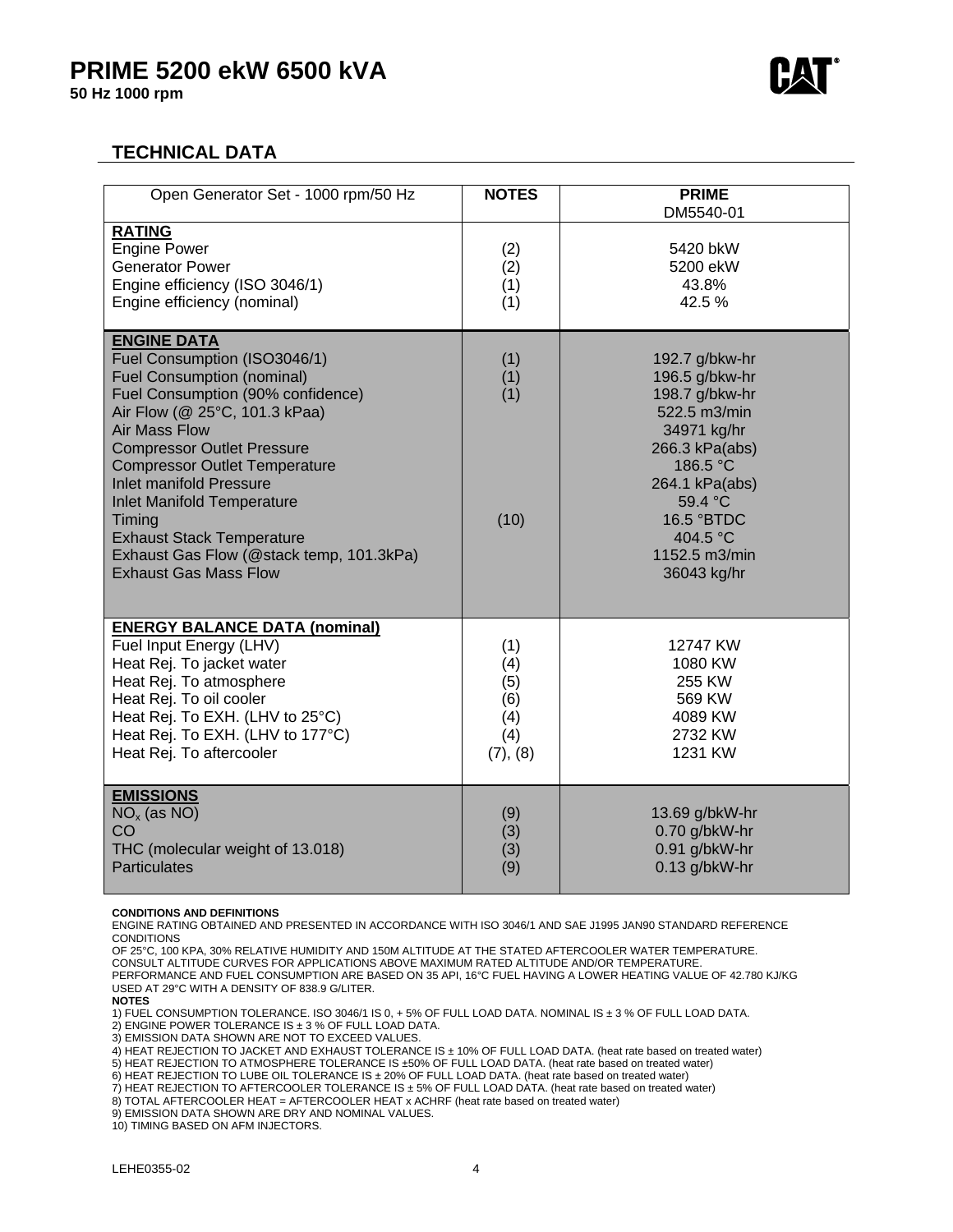

### **RATING DEFINITIONS AND CONDITIONS**

| Meets or Exceeds International Specifications: .<br>AS1359, CSA, IEC60034-1, ISO3046, ISO8528, NEMA<br>MG 1-22, NEMA MG 1-33, UL508A, 72/23/EEC, | Ratings are based on SAE J1349 standard conditions.<br>These ratings also apply at ISO3046 standard conditions |
|--------------------------------------------------------------------------------------------------------------------------------------------------|----------------------------------------------------------------------------------------------------------------|
| 98/37/EC, 2004/108/EC                                                                                                                            | <b>Fuel Rates</b> are based on fuel oil of 35° API [16° C (60°                                                 |
|                                                                                                                                                  | F)] gravity having an LHV of 42 780 kJ/kg (18,390 Btu/lb)                                                      |
| <b>Prime</b> – Output available with varying load for an                                                                                         | when used at 29° C (85° F) and weighing 838.9 g/liter                                                          |
| unlimited time. Average power output is 70% of the                                                                                               | (7.001 lbs/U.S. gal.). Additional ratings may be available                                                     |
| prime power rating. Typical peak demand is 100% of the                                                                                           | for specific customer requirements, contact your                                                               |
| prime rated ekW with 10% overload capability for                                                                                                 | Caterpillar representative for details. For information                                                        |
| emergency use for a maximum of 1 hour in 12. Overload                                                                                            | regarding Low Sulfur fuel and Biodiesel capability, please                                                     |
| operation cannot exceed 25 hours per year. Prime                                                                                                 | consult your Cat dealer.                                                                                       |
| power in accordance with ISO 3046.                                                                                                               |                                                                                                                |